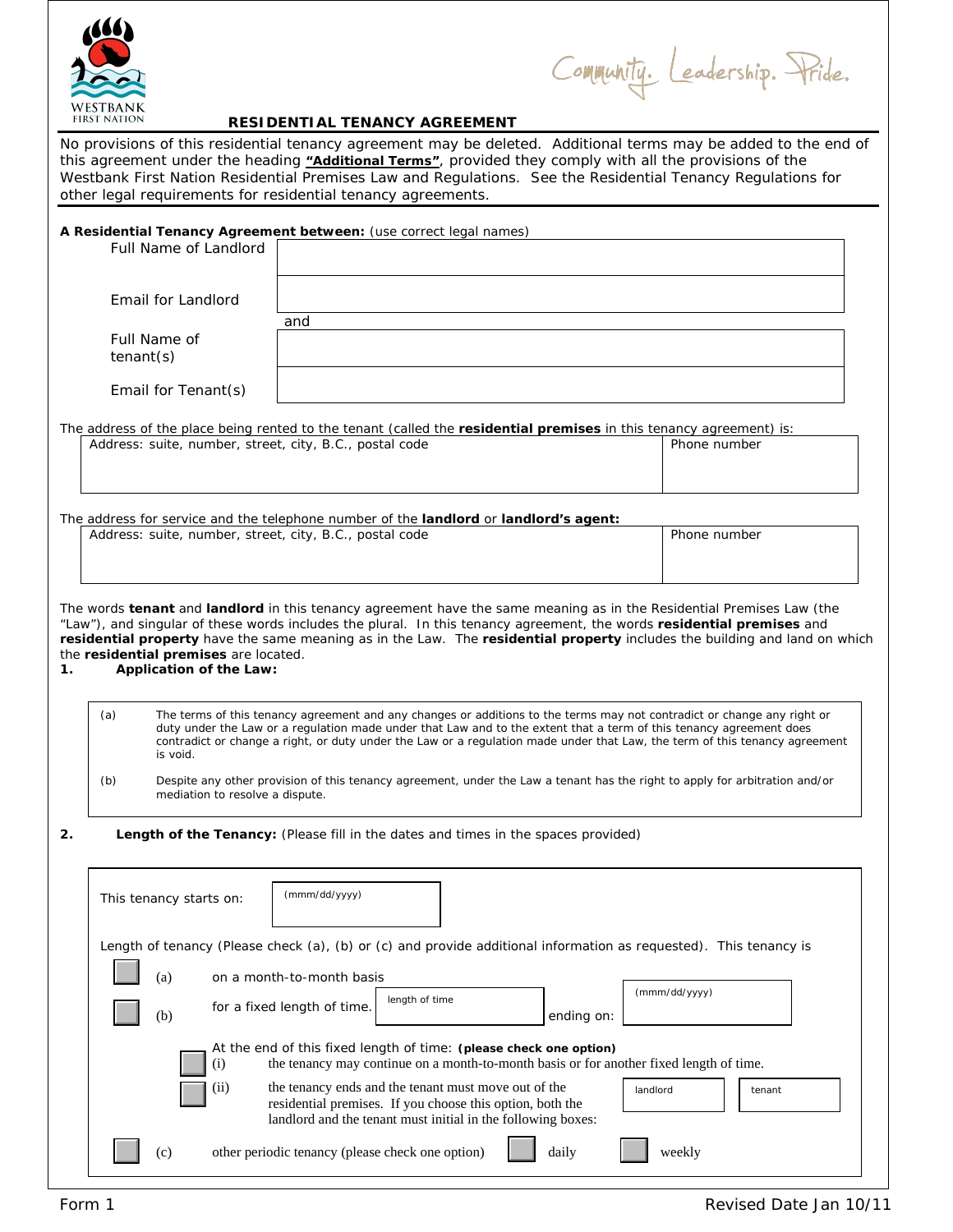| The tenant will pay the rent of \$<br>of the rental payment period, which is<br>given in accordance with the Law.<br>The tenant must pay the rent on time. If the rent is late, the landlord may issue a Notice to End a Residential Tenancy to the<br>tenant, which may take effect not earlier than 10 days after the date the Notice is given.<br>(b) What is included in the rent: (select/mark with "check" only those things that are included and provide additional<br>information, if needed)<br>The landlord must not take away or make the tenant pay extra for a service or facility that is already included in the rent.<br>Stove and Oven<br>Dishwasher<br>Refrigerator<br>Carpets<br>Security Deposit: (Please fill in the amount and date)<br>Amount of the Security Deposit:<br>The tenant has paid a security deposit of \$<br>The landlord agrees:<br>That the security deposit must not exceed one half of the monthly rent payable for the residential premises.<br>to keep the security deposit during the tenancy and pay interest on it in accordance with the Law, and<br>to return the security deposit and interest to the tenant within 15 days of the end of the tenancy agreement, unless | due date (1st to 31st) | day/week/month<br>each<br>of each<br>Window Coverings<br>Cablevision<br>Laundry (free)<br>Sheets and Towels | day/week/month<br>mmm/dd/yyyy | to the landlord on the first day<br>Storage<br>Garbage collection<br>Parking for | subject to rent increases<br>$v$ ehicle $(s)$                                                                                                                                                                                                                                                                                                                                                                                                                                                                                                                                                                                                                                                                                                                                                                                                                                                                                                                                |
|--------------------------------------------------------------------------------------------------------------------------------------------------------------------------------------------------------------------------------------------------------------------------------------------------------------------------------------------------------------------------------------------------------------------------------------------------------------------------------------------------------------------------------------------------------------------------------------------------------------------------------------------------------------------------------------------------------------------------------------------------------------------------------------------------------------------------------------------------------------------------------------------------------------------------------------------------------------------------------------------------------------------------------------------------------------------------------------------------------------------------------------------------------------------------------------------------------------------------|------------------------|-------------------------------------------------------------------------------------------------------------|-------------------------------|----------------------------------------------------------------------------------|------------------------------------------------------------------------------------------------------------------------------------------------------------------------------------------------------------------------------------------------------------------------------------------------------------------------------------------------------------------------------------------------------------------------------------------------------------------------------------------------------------------------------------------------------------------------------------------------------------------------------------------------------------------------------------------------------------------------------------------------------------------------------------------------------------------------------------------------------------------------------------------------------------------------------------------------------------------------------|
|                                                                                                                                                                                                                                                                                                                                                                                                                                                                                                                                                                                                                                                                                                                                                                                                                                                                                                                                                                                                                                                                                                                                                                                                                          |                        |                                                                                                             |                               |                                                                                  |                                                                                                                                                                                                                                                                                                                                                                                                                                                                                                                                                                                                                                                                                                                                                                                                                                                                                                                                                                              |
|                                                                                                                                                                                                                                                                                                                                                                                                                                                                                                                                                                                                                                                                                                                                                                                                                                                                                                                                                                                                                                                                                                                                                                                                                          |                        |                                                                                                             |                               |                                                                                  |                                                                                                                                                                                                                                                                                                                                                                                                                                                                                                                                                                                                                                                                                                                                                                                                                                                                                                                                                                              |
|                                                                                                                                                                                                                                                                                                                                                                                                                                                                                                                                                                                                                                                                                                                                                                                                                                                                                                                                                                                                                                                                                                                                                                                                                          |                        |                                                                                                             |                               |                                                                                  |                                                                                                                                                                                                                                                                                                                                                                                                                                                                                                                                                                                                                                                                                                                                                                                                                                                                                                                                                                              |
|                                                                                                                                                                                                                                                                                                                                                                                                                                                                                                                                                                                                                                                                                                                                                                                                                                                                                                                                                                                                                                                                                                                                                                                                                          |                        |                                                                                                             |                               |                                                                                  |                                                                                                                                                                                                                                                                                                                                                                                                                                                                                                                                                                                                                                                                                                                                                                                                                                                                                                                                                                              |
|                                                                                                                                                                                                                                                                                                                                                                                                                                                                                                                                                                                                                                                                                                                                                                                                                                                                                                                                                                                                                                                                                                                                                                                                                          |                        |                                                                                                             |                               |                                                                                  |                                                                                                                                                                                                                                                                                                                                                                                                                                                                                                                                                                                                                                                                                                                                                                                                                                                                                                                                                                              |
|                                                                                                                                                                                                                                                                                                                                                                                                                                                                                                                                                                                                                                                                                                                                                                                                                                                                                                                                                                                                                                                                                                                                                                                                                          |                        |                                                                                                             |                               |                                                                                  |                                                                                                                                                                                                                                                                                                                                                                                                                                                                                                                                                                                                                                                                                                                                                                                                                                                                                                                                                                              |
|                                                                                                                                                                                                                                                                                                                                                                                                                                                                                                                                                                                                                                                                                                                                                                                                                                                                                                                                                                                                                                                                                                                                                                                                                          |                        |                                                                                                             |                               |                                                                                  |                                                                                                                                                                                                                                                                                                                                                                                                                                                                                                                                                                                                                                                                                                                                                                                                                                                                                                                                                                              |
|                                                                                                                                                                                                                                                                                                                                                                                                                                                                                                                                                                                                                                                                                                                                                                                                                                                                                                                                                                                                                                                                                                                                                                                                                          |                        |                                                                                                             |                               |                                                                                  |                                                                                                                                                                                                                                                                                                                                                                                                                                                                                                                                                                                                                                                                                                                                                                                                                                                                                                                                                                              |
|                                                                                                                                                                                                                                                                                                                                                                                                                                                                                                                                                                                                                                                                                                                                                                                                                                                                                                                                                                                                                                                                                                                                                                                                                          |                        |                                                                                                             |                               |                                                                                  |                                                                                                                                                                                                                                                                                                                                                                                                                                                                                                                                                                                                                                                                                                                                                                                                                                                                                                                                                                              |
|                                                                                                                                                                                                                                                                                                                                                                                                                                                                                                                                                                                                                                                                                                                                                                                                                                                                                                                                                                                                                                                                                                                                                                                                                          |                        |                                                                                                             |                               |                                                                                  |                                                                                                                                                                                                                                                                                                                                                                                                                                                                                                                                                                                                                                                                                                                                                                                                                                                                                                                                                                              |
|                                                                                                                                                                                                                                                                                                                                                                                                                                                                                                                                                                                                                                                                                                                                                                                                                                                                                                                                                                                                                                                                                                                                                                                                                          |                        |                                                                                                             |                               |                                                                                  |                                                                                                                                                                                                                                                                                                                                                                                                                                                                                                                                                                                                                                                                                                                                                                                                                                                                                                                                                                              |
|                                                                                                                                                                                                                                                                                                                                                                                                                                                                                                                                                                                                                                                                                                                                                                                                                                                                                                                                                                                                                                                                                                                                                                                                                          |                        |                                                                                                             |                               |                                                                                  |                                                                                                                                                                                                                                                                                                                                                                                                                                                                                                                                                                                                                                                                                                                                                                                                                                                                                                                                                                              |
|                                                                                                                                                                                                                                                                                                                                                                                                                                                                                                                                                                                                                                                                                                                                                                                                                                                                                                                                                                                                                                                                                                                                                                                                                          |                        |                                                                                                             |                               |                                                                                  |                                                                                                                                                                                                                                                                                                                                                                                                                                                                                                                                                                                                                                                                                                                                                                                                                                                                                                                                                                              |
|                                                                                                                                                                                                                                                                                                                                                                                                                                                                                                                                                                                                                                                                                                                                                                                                                                                                                                                                                                                                                                                                                                                                                                                                                          |                        |                                                                                                             | on                            |                                                                                  |                                                                                                                                                                                                                                                                                                                                                                                                                                                                                                                                                                                                                                                                                                                                                                                                                                                                                                                                                                              |
|                                                                                                                                                                                                                                                                                                                                                                                                                                                                                                                                                                                                                                                                                                                                                                                                                                                                                                                                                                                                                                                                                                                                                                                                                          |                        |                                                                                                             |                               |                                                                                  |                                                                                                                                                                                                                                                                                                                                                                                                                                                                                                                                                                                                                                                                                                                                                                                                                                                                                                                                                                              |
| the tenant agrees in writing to allow the landlord to keep an amount as payment for unpaid rent or damage,<br>a)<br>or                                                                                                                                                                                                                                                                                                                                                                                                                                                                                                                                                                                                                                                                                                                                                                                                                                                                                                                                                                                                                                                                                                   |                        |                                                                                                             |                               |                                                                                  |                                                                                                                                                                                                                                                                                                                                                                                                                                                                                                                                                                                                                                                                                                                                                                                                                                                                                                                                                                              |
| the landlord applies for arbitration under the Law within 15 days of the end of the tenancy agreement to claim<br>b)<br>some or all of the security deposit and interest.                                                                                                                                                                                                                                                                                                                                                                                                                                                                                                                                                                                                                                                                                                                                                                                                                                                                                                                                                                                                                                                |                        |                                                                                                             |                               |                                                                                  |                                                                                                                                                                                                                                                                                                                                                                                                                                                                                                                                                                                                                                                                                                                                                                                                                                                                                                                                                                              |
|                                                                                                                                                                                                                                                                                                                                                                                                                                                                                                                                                                                                                                                                                                                                                                                                                                                                                                                                                                                                                                                                                                                                                                                                                          |                        |                                                                                                             |                               |                                                                                  |                                                                                                                                                                                                                                                                                                                                                                                                                                                                                                                                                                                                                                                                                                                                                                                                                                                                                                                                                                              |
| <b>Additional Terms:</b>                                                                                                                                                                                                                                                                                                                                                                                                                                                                                                                                                                                                                                                                                                                                                                                                                                                                                                                                                                                                                                                                                                                                                                                                 |                        |                                                                                                             |                               |                                                                                  |                                                                                                                                                                                                                                                                                                                                                                                                                                                                                                                                                                                                                                                                                                                                                                                                                                                                                                                                                                              |
|                                                                                                                                                                                                                                                                                                                                                                                                                                                                                                                                                                                                                                                                                                                                                                                                                                                                                                                                                                                                                                                                                                                                                                                                                          |                        |                                                                                                             |                               |                                                                                  |                                                                                                                                                                                                                                                                                                                                                                                                                                                                                                                                                                                                                                                                                                                                                                                                                                                                                                                                                                              |
| reasonable it is not enforceable.                                                                                                                                                                                                                                                                                                                                                                                                                                                                                                                                                                                                                                                                                                                                                                                                                                                                                                                                                                                                                                                                                                                                                                                        |                        |                                                                                                             |                               |                                                                                  |                                                                                                                                                                                                                                                                                                                                                                                                                                                                                                                                                                                                                                                                                                                                                                                                                                                                                                                                                                              |
|                                                                                                                                                                                                                                                                                                                                                                                                                                                                                                                                                                                                                                                                                                                                                                                                                                                                                                                                                                                                                                                                                                                                                                                                                          |                        |                                                                                                             |                               | number                                                                           | page(s) of additional                                                                                                                                                                                                                                                                                                                                                                                                                                                                                                                                                                                                                                                                                                                                                                                                                                                                                                                                                        |
|                                                                                                                                                                                                                                                                                                                                                                                                                                                                                                                                                                                                                                                                                                                                                                                                                                                                                                                                                                                                                                                                                                                                                                                                                          |                        | Attached to this tenancy agreement, there<br>terms that form part of this tenancy agreement.                | is/is not<br>mmm/dd/yyyy      |                                                                                  | The tenant agrees to use the security deposit and interest as rent only if the landlord consents.<br>Write down any additional terms which the tenant and the landlord agrees to. Additional terms may cover matters like<br>move-in and move-out times, pets, yardwork, smoking and snow removal. Additional pages may be added.<br>Any change or addition to this tenancy agreement must be agreed to in writing and initialled by both the landlord and tenant<br>and must be reasonable. If a change is not agreed to in writing, is not initialled by the landlord and tenant or is not<br>an Addendum consisting of<br>In order for the landlord to insist on the performance of the tenant's obligation to pay rent under this tenancy agreement,<br>the tenant must receive a copy of this agreement promptly and in any event not later than 21 days after it was entered<br>By signing this tenancy agreement, the landlord and the tenant are bound by its terms. |

| <b>Print Form</b> |
|-------------------|
|                   |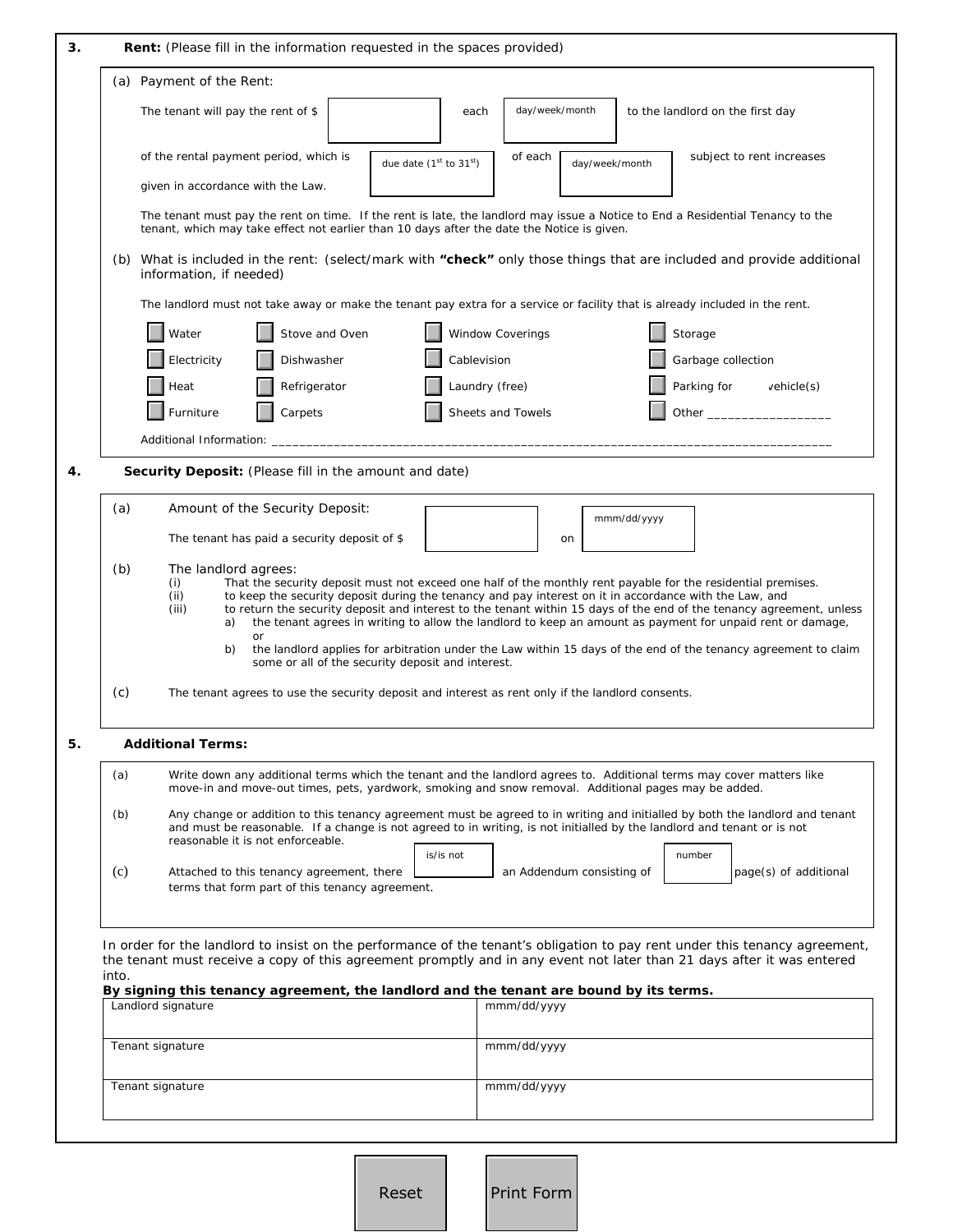## **6. Repairs:**

(a) The landlord must provide and maintain the residential premises and residential property in a reasonable state of decoration and repair, making the residential premises and the residential property suitable for occupation by a reasonable tenant. The landlord must comply with health, safety and housing standards required by law.

If the landlord is required to make a repair to comply with the above duties, the tenant may discuss it with the landlord. If the landlord refuses to make the repair, the tenant may seek an Arbitrator's Order under the Law for the completion and costs of the repair.

(b) Tenant's Duties:

The tenant must maintain ordinary health, cleanliness and sanitary standards throughout the residential premises and residential property. The tenant must take the necessary steps to repair damage to the residential premises and residential property caused by a wilful or negligent act or omission of the tenant or invited guests of the tenant. The tenant is not responsible for reasonable wear and tear to the residential premises.

If the tenant does not comply with the above duties, the landlord may discuss the matter with the tenant and may seek a monetary order through arbitration under the Law for the cost of repairs, serve a Notice to End a Residential Tenancy, or both.

(c) Emergency Repairs:

The landlord must post the name and telephone number of the designated contact person for emergency repairs.

The tenant must make at least two (2) attempts to notify the person designated by the landlord, and give a reasonable time for completion of the emergency repairs by the landlord.

If the emergency repairs are still required, the tenant may undertake the repairs, and deduct the cost from the next month's rent, provided a statement of account and receipts are given to the landlord. The landlord may take over completion of the emergency repairs at any time.

Emergency repairs must be urgent and necessary for the health and safety of persons or preservation of the property and are limited to:

- (i) Major leaks in the pipes or roof;
- (ii) Damaged or blocked water or sewer pipes or plumbing fixtures;
- (iii) Repairs to the primary heating system; and
- (iv) Defective locks that give access to the residential premises.

## **7. Rent Increases:**

Once a year the landlord may increase the rent for the existing tenant. The landlord may only increase the rent 12 months after the date that the existing rent was established with the tenant or 12 months after the date of the last lawful rent increase for the tenant, even if there is a new landlord or a new tenant by way of assignment. The landlord must use the prescribed Notice of Rent Increase form available from the Administrator at the Westbank First Nation's offices.

A landlord must give a tenant 3 whole months notice, in writing, of a rent increase. For example, if the rent is due on the  $1<sup>st</sup>$  of the month and the tenant is given notice any time in January, even January  $1^{st}$ , there must be 3 whole months before the rent increase begins. In this example, the months are February, March and April, so the increase would begin on May 1<sup>st</sup>.

If the tenant thinks the rent increase is unjustified, the tenant may talk to the landlord or contact the Administrator for assistance. If the issue is not resolved, the tenant may apply for arbitration under the Law within 30 days from the date of receipt of the Notice of Rent Increase. See the Notice for further details.

#### **8. Assign or Sublet:**

The tenant may assign or sublet the residential premises to another person with the consent of the landlord. If this tenancy agreement is for a fixed length of 6 months or more, or is solely for the rental of a manufactured home pad, the landlord must not arbitrarily or unreasonably withhold consent to assign or sublet. Under an assignment a new tenant must assume all rights and duties under the existing tenancy agreement, at the same rent. The landlord must not charge a fee or receive a benefit, directly or indirectly, for giving this consent.

If a landlord unreasonably withholds consent to assign or sublet or charges a fee, the tenant may apply for arbitration under the Law.

#### **9. Occupants and Invited Guests:**

The landlord may not stop the tenant from having guests in the residential premises under reasonable circumstances. If the number of permanent occupants is unreasonable, the landlord may discuss the issue with the tenant and may serve a Notice to End a Residential Tenancy. Disputes regarding the notice can be resolved through arbitration under the Law.

If the tenant lives in a hotel, the landlord may impose reasonable restrictions on invited guests and reasonable extra charges for overnight accommodation of invited guests.